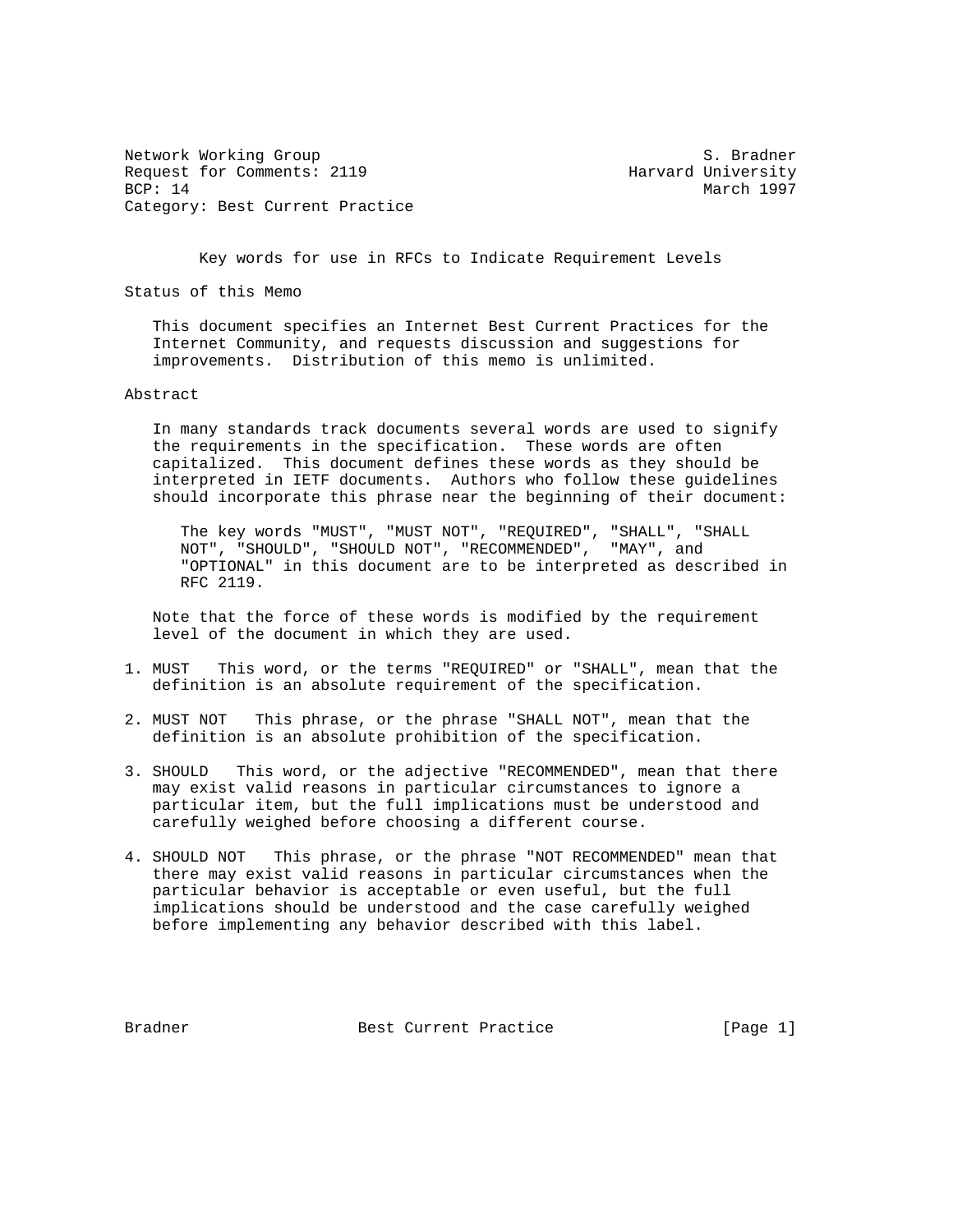- 5. MAY This word, or the adjective "OPTIONAL", mean that an item is truly optional. One vendor may choose to include the item because a particular marketplace requires it or because the vendor feels that it enhances the product while another vendor may omit the same item. An implementation which does not include a particular option MUST be prepared to interoperate with another implementation which does include the option, though perhaps with reduced functionality. In the same vein an implementation which does include a particular option MUST be prepared to interoperate with another implementation which does not include the option (except, of course, for the feature the option provides.)
- 6. Guidance in the use of these Imperatives

 Imperatives of the type defined in this memo must be used with care and sparingly. In particular, they MUST only be used where it is actually required for interoperation or to limit behavior which has potential for causing harm (e.g., limiting retransmisssions) For example, they must not be used to try to impose a particular method on implementors where the method is not required for interoperability.

7. Security Considerations

 These terms are frequently used to specify behavior with security implications. The effects on security of not implementing a MUST or SHOULD, or doing something the specification says MUST NOT or SHOULD NOT be done may be very subtle. Document authors should take the time to elaborate the security implications of not following recommendations or requirements as most implementors will not have had the benefit of the experience and discussion that produced the specification.

8. Acknowledgments

 The definitions of these terms are an amalgam of definitions taken from a number of RFCs. In addition, suggestions have been incorporated from a number of people including Robert Ullmann, Thomas Narten, Neal McBurnett, and Robert Elz.

Bradner Best Current Practice [Page 2]